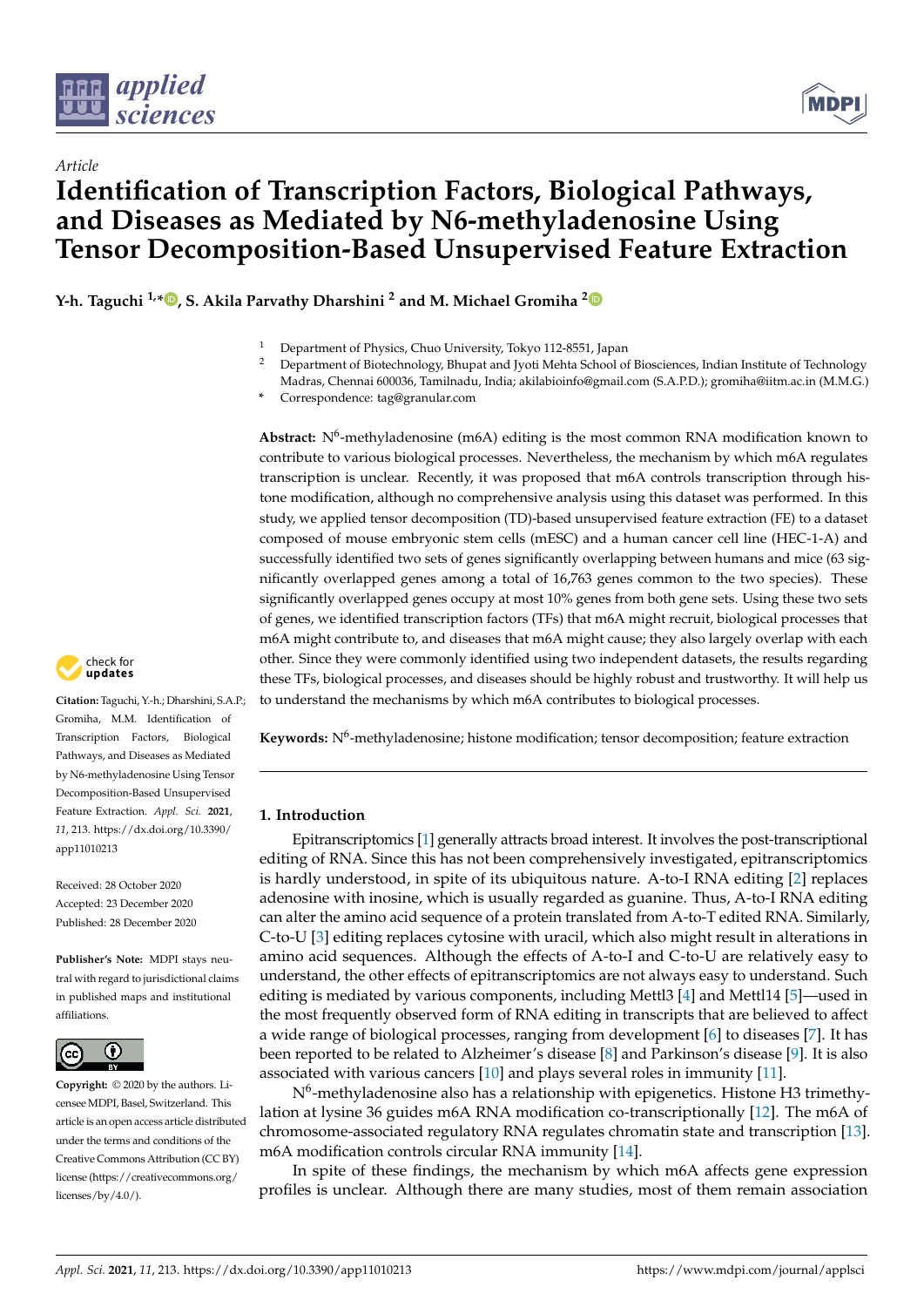studies. For example, Akhtar et al. found that m6A increases RNAP II pause, in contrast they did not identify a detailed mechanism, and the studies remained simply identifications of links between RNAP II pausing and the m6A RNA modification [15]. Liu et al. found that m6A on chromosome-associated regulatory RNAs can globally tune chromatin state and transcription; nevertheless, this again remained an association study [13]. Zhou et al. found that m6A regulates alternative splicing [16]. Yang et al. found that m6A promotes R-loop formation [17]. In spite of only a few examples of studies on the mechanism that m6A regulates transcription, most of them remained as association studies. In this sense, it is important to find some elements that can affect transcription associated with m6A, even if it is a simple association study. Liu et al. [13] recently found that m6A can regulate transcription through histone modification; however, they did not specify the genes whose expressions were potentially affected by m6A. Histone modification is the addition of small molecules, e.g., methylation and acetylation, to histone tails that control chromatin structures. In this study, we applied tensor decomposition (TD)-based unsupervised feature extraction (FE) [18] in order to identify potential target genes whose expression is affected by m6A through histone modifications. As a result, we identified transcription factors that might be recruited by m6A, biological processes that might include genes whose expression is affected by m6A, and diseases caused by gene expression altered by m6A between mice and humans.

# **2. Materials and Methods**

Figure 1 shows the flowchart of analyses performed in this study.



**Figure 1.** The flowchart of analyses performed in this study.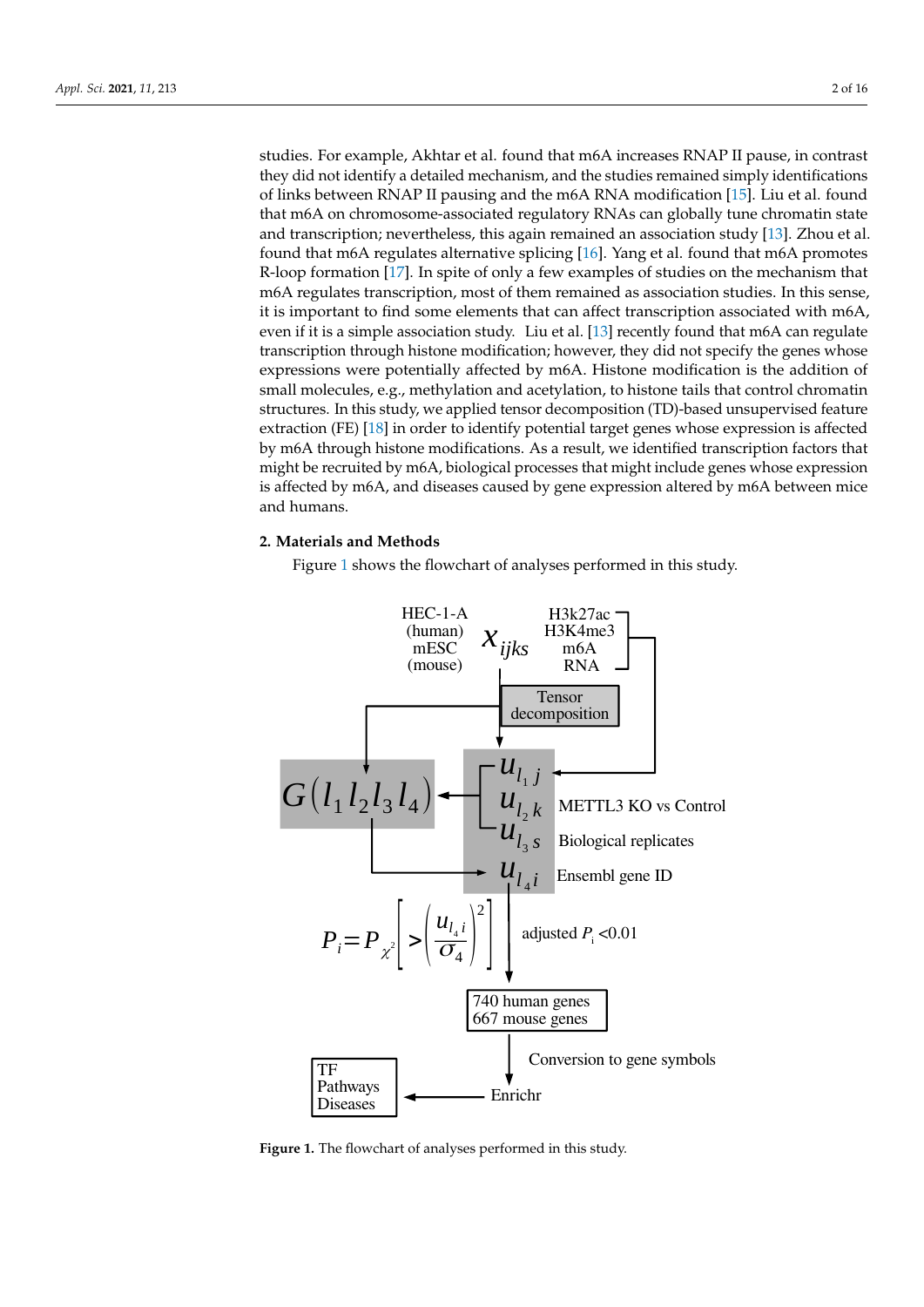# *2.1. m6A, Histone Modification, and Gene Expression*

m6A, histone modification, and gene expression data of a human cancer cell line (HEC-1-A) and mouse embryonic stem cells (mESC) were downloaded from Gene Expression Omunibus (GEO) [19] with GEO ID GSE140561 and GSE133600, respectively. The former dataset comprises H3K4me3, H3K27ac, MeRIP, and nascent nuclear RNA expressions of control or METTL3 KO cell lines, with two biological replicates (in total, 16 samples; Table 1), while the latter is composed of data from wild-types or either of two METTL3 KO mESC, with two biological replicates (in total, 24 samples; Table 2). For both sets, files whose names ended by ".gz" were retrieved from the "Supplementary file" section available from GEO.

| <b>GEO ID</b> | Treatments | Observed   | Replicates |
|---------------|------------|------------|------------|
| GSM4174073    | Control    | H3K4me3    | r1         |
| GSM4174074    | Control    | H3K4me3    | r2         |
| GSM4174075    | KD         | H3K4me3    | r1         |
| GSM4174076    | KD         | H3K4me3    | r2         |
| GSM4174077    | Control    | H3K27ac    | r1         |
| GSM4174078    | Control    | H3K27ac    | r2         |
| GSM4174079    | KD         | H3K27ac    | r1         |
| GSM4174080    | KD         | H3K27ac    | r2         |
| GSM4174099    | Control    | MeRIP      | r1         |
| GSM4174100    | Control    | MeRIP      | r2         |
| GSM4174101    | ΚD         | MeRIP      | r1         |
| GSM4174102    | KD         | MeRIP      | r2         |
| GSM4174167    | Control    | nuclearRNA | r1         |
| GSM4174168    | Control    | nuclearRNA | r2         |
| GSM4174169    | KD         | nuclearRNA | r1         |
| GSM4174170    | ΚD         | nuclearRNA | r2         |

**Table 1.** Sample tables for HEC-1-A human cancer cell lines.

KD: Knock down.

**Table 2.** Sample tables for mESC.

| <b>GEO ID</b> | <b>Treatments</b> | Observed   | Replicates |
|---------------|-------------------|------------|------------|
| GSM3912479    | Control           | H3K27ac    | r1         |
| GSM3912480    | Control           | H3K27ac    | r2         |
| GSM3912481    | Control           | H3K4me3    | r1         |
| GSM3912482    | Control           | H3K4me3    | r2         |
| GSM3912485    | KO1               | H3K27ac    | r1         |
| GSM3912486    | KO1               | H3K27ac    | r2         |
| GSM3912487    | KO1               | H3K4me3    | r1         |
| GSM3912488    | KO1               | H3K4me3    | r2         |
| GSM3912491    | KO2               | H3K27ac    | r1         |
| GSM3912492    | KO2               | H3K27ac    | r2         |
| GSM3912493    | KO2               | H3K4me3    | r1         |
| GSM3912494    | KO <sub>2</sub>   | H3K4me3    | r2         |
| GSM3912555    | Control           | nuclearRNA | r1         |
| GSM3912556    | Control           | nuclearRNA | r2         |
| GSM3912557    | KO1               | nuclearRNA | r1         |
| GSM3912558    | KO1               | nuclearRNA | r2         |
| GSM3912559    | KO <sub>2</sub>   | nuclearRNA | r1         |
| GSM3912560    | KO <sub>2</sub>   | nuclearRNA | r2         |
| GSM3912800    | Control           | MeRIP      | r1         |
| GSM3912801    | Control           | MeRIP      | r2         |
| GSM3912802    | KO1               | MeRIP      | r1         |
| GSM3912803    | KO1               | MeRIP      | r2         |
| GSM3912804    | KO <sub>2</sub>   | MeRIP      | r1         |
| GSM3912805    | KO <sub>2</sub>   | MeRIP      | r2         |
|               |                   |            |            |

KO: knock out.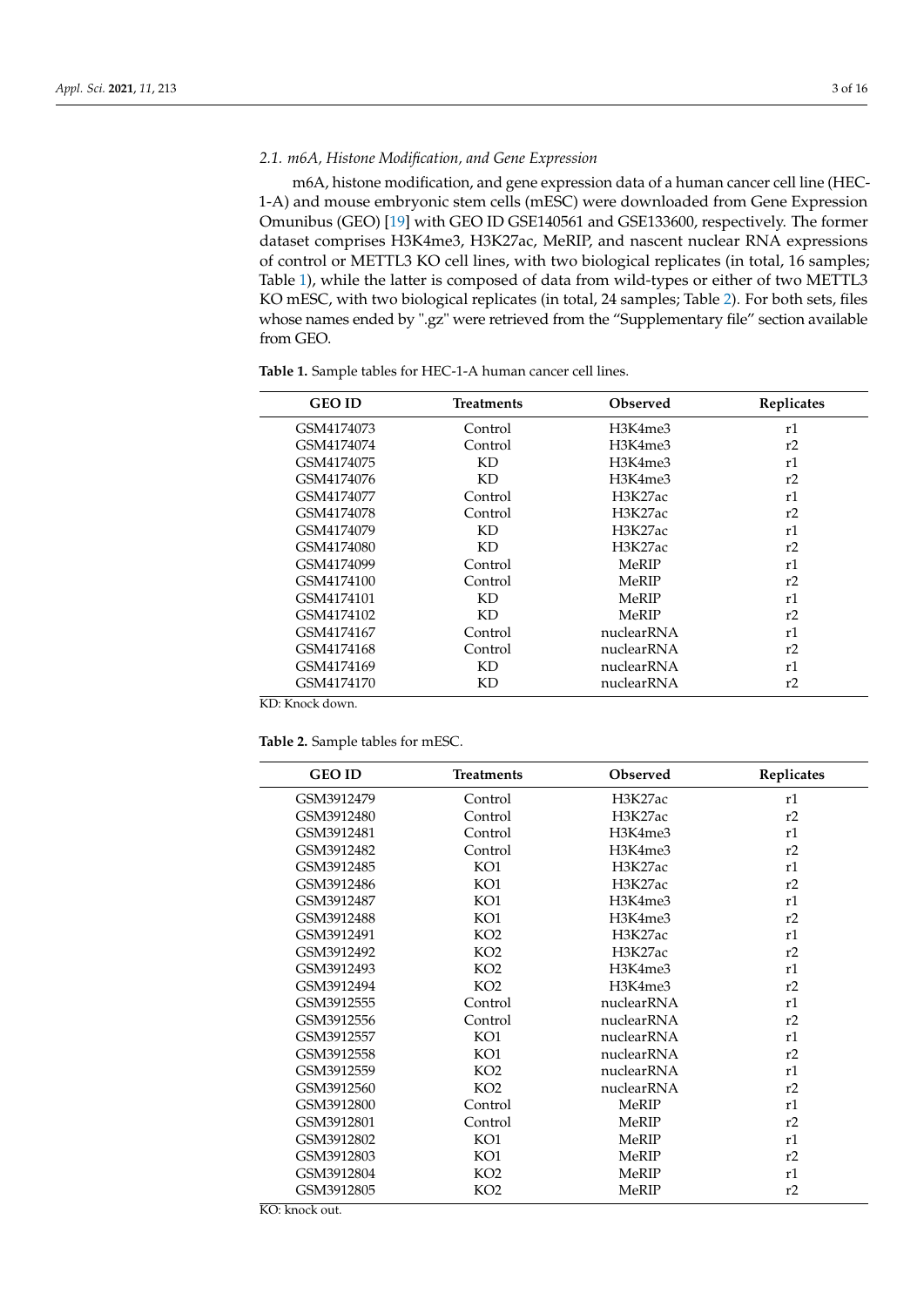# *2.2. Tensor*

HEC-1-A and mESC datasets were formatted as tensors,  $x_{ijks} \in \mathbb{R}^{N \times 4 \times K \times 2}$ , which represent *j*th measurements ( $j = 1$ : H3K4me3,  $j = 2$ : H3K27ac,  $j = 3$ : MeRIP, and  $j = 4$ : nascent nuclear RNA expression) of *i*th gene (Ensembl gene ID) of *s*th biological replicate of *k*th sample (for HEC-1-A,  $K = 2$ ,  $k = 1$ : control and  $k = 2$ :KO; for mESC,  $K = 3$ ,  $k = 1$ : control,  $k = 2$ : the 1st KO, and  $k = 3$ : the 2nd KO). Since the provided histone modifications as well as m6A were not mapped to individual genes to which Ensembl gene IDs are attributed, we had to integrate these values over each gene. To accomplish this, values assigned to the regions included fully within gene regions were integrated and assigned to individual genes (Ensembl gene ID). Finally, *xijks* were normalized as  $\sum_i x_{ijks} = 0$  and  $\sum_i x_{ijks}^2 = N$ .

#### *2.3. Tensor Decomposition-Based Unsupervised Feature Extraction*

Higher order singular value decomposition [18] (HOSVD) was applied to *xijks* to derive tensor decomposition

$$
x_{ijks} = \sum_{\ell_1=1}^4 \sum_{\ell_2=1}^K \sum_{\ell_3=1}^3 \sum_{\ell_4=1}^N G(\ell_1 \ell_2 \ell_3 \ell_4) u_{\ell_1 j} u_{\ell_2 k} u_{\ell_3 s} u_{\ell_4 i} \tag{1}
$$

where  $G \in \mathbb{R}^{4 \times K \times 2 \times N}$  is a core tensor and  $u_{\ell_1j} \in \mathbb{R}^{4 \times 4}$ ,  $u_{\ell_2k} \in \mathbb{R}^{K \times K}$ ,  $u_{\ell_3s} \in \mathbb{R}^{2 \times 2}$ ,  $u_{\ell_4i} \in$  $\mathbb{R}^{N \times N}$  are singular value matrices that are orthogonal matrices.

To select genes that are valid biologically,  $u_{\ell_4 i}$  used for gene identification had to be specified. Therefore, we needed to find which of  $u_{\ell_1j}$ ,  $u_{\ell_2k}$ ,  $u_{\ell_3s}$  was biologically valid. Given  $\ell_1, \ell_2, \ell_3$ , we sought  $G(\ell_1 \ell_2 \ell_3 \ell_4)$  that had larger absolute values, resulting in the selection of  $\ell_4$ . After identifying  $u_{\ell_4 i}$ , we could address *p*-values to genes assuming that  $u_{\ell_4 i}$  obeys a Gaussian distribution as

$$
P_i = P_{\chi^2} \left[ > \left( \frac{u_{\ell_4 i}}{\sigma_4} \right)^2 \right] \tag{2}
$$

where  $P_{\chi^2}$  [> *x*] is a cumulative  $\chi^2$  distribution whose argument is larger than *x* and  $\sigma_4$  is standard deviation. *p*-values were corrected by BH criterion [18] and genes (Ensemble gene IDs) associated with adjusted *p*-values less than 0.01 were selected.

## *2.4. Enrichment Analysis*

Gene symbols associated and selected with Ensembl gene ID were retrieved by ID conversion tool implemented in DAVID [20] and were uploaded to Enrichr [21] in order to validate their biological features; TFs, pathways, and diseases associated with adjusted *p*-values less than 0.05 were identified as significant.

# **3. Results**

*3.1. Gene Selections*

HOSVD was applied to tensors *xijks* of HEC-1-A and mESC (Figures 2 and 3). Independent of target species,

- $\bullet$   $u_{1j}$ , which is attributed to measurements, represents constant values for histone modifications, m6A, and nascent RNA; it likely exhibits transcription activated by m6A through histone modification.
- $\bullet$  *u*<sub>2*k*</sub> (and *u*<sub>3*k*</sub> for mESC), which are both attributed to the distinction between METTL3 KO and control, exhibit the distinction between them; they are more likely related to mA6 mediated effects.
- *u*<sub>1*s*</sub>, which is attributed to two biological replicates, represents constant values between two replicates; it likely exhibits features independent of replicates.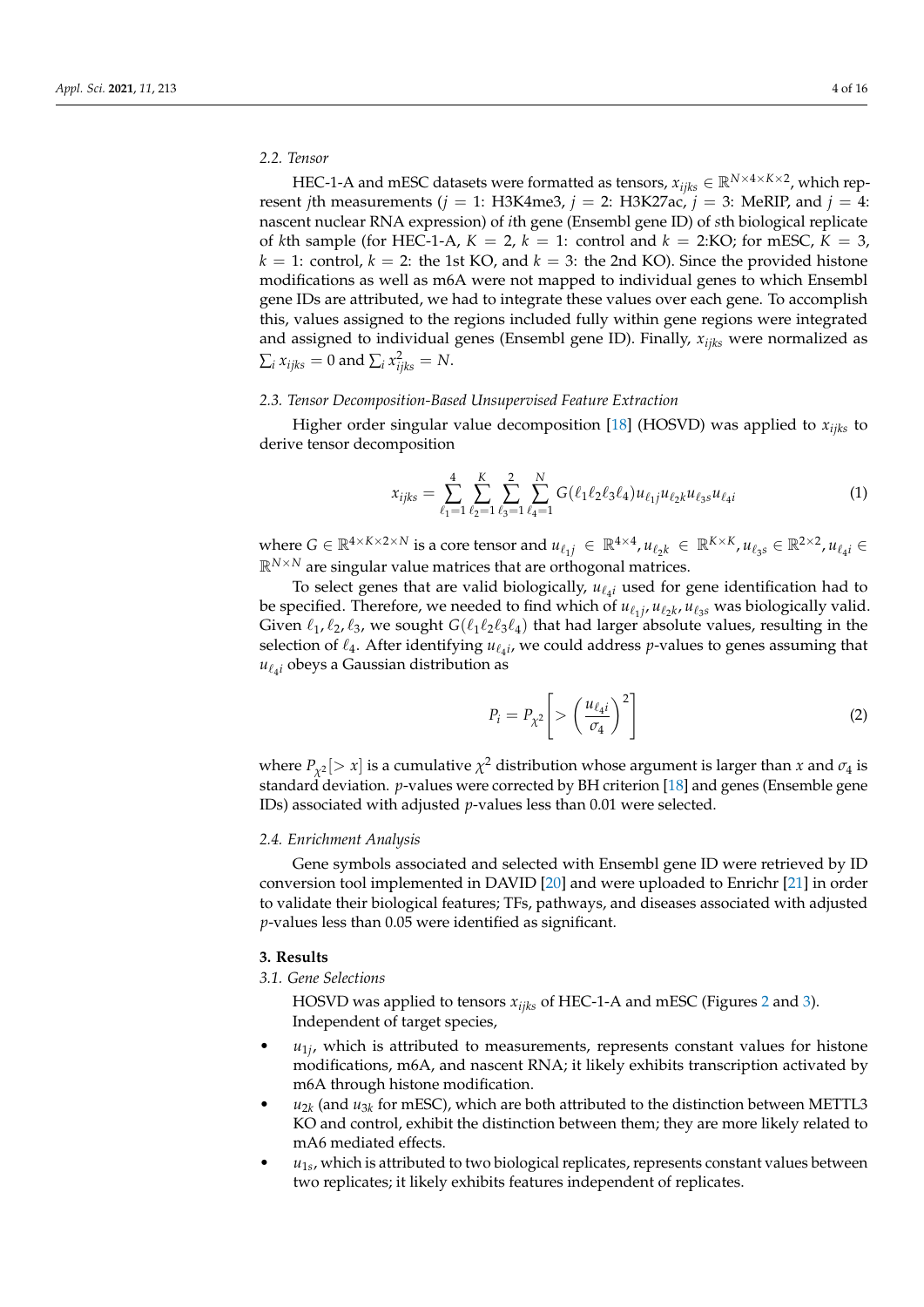

**Figure 2.** Singular value vectors obtained by applying HOSVD to HEC-1-A, *xijks*. U11: *u*1*<sup>j</sup>* , U22: *u*2*<sup>k</sup>* , U31:  $u_{1s}$ .



**Figure 3.** Singular value vectors obtained by applying HOSVD to mESC, *xijks*. U11: *u*1*<sup>j</sup>* , U22: *u*2*<sup>k</sup>* , U23: *u*<sub>3*k*</sub>, U31: *u*<sub>1s</sub>.

In general, singular value vectors exhibit the patterns of representative genes. The fact that *u*1*j*s take constant values means that the amounts of histone modification, m6A, and nascent RNA simultaneously vary over some sets of genes, because otherwise such a singular value vector cannot appear. The fact that  $u_{3k}$ s take opposite signs between  $k = 1$ and *k* = 2 means that there are some sets of genes whose amounts of histone modification, m6A, and nascent RNA are distinct between control and METTL3 KO, because otherwise such a singular value vector cannot appear. The fact that *u*1*s*s take constant values means that the amounts of histone modification, m6A, and nascent RNA will be independent of biological replicates, because otherwise such a singular value vector cannot appear.

Next, we needed to identify which *Gs* had larger absolute values, given  $\ell_1 = 1$ ,  $\ell_2 = 2$ (and also 3 for mouse), and  $\ell_3 = 1$ . *G* represents the weight by which the combination of  $u_{\ell_1j}u_{\ell_2k}u_{\ell_3s}u_{\ell_4i}$  contributes to  $x_{ijks}$  (Equation (1)), because  $u_{\ell_1j}$ ,  $u_{\ell_2k}$ ,  $u_{\ell_3s}$ , and  $u_{\ell_4i}$  are unit vectors. Since we have already identified which  $u_{\ell_1 j}$ ,  $u_{\ell_2 k}$ , and  $u_{\ell_3 s}$  are associated with the properties of interest, by identifying which  $G(\ell_1\ell_2\ell_3\ell_4)$  has the largest absolute value given  $\ell_1$ ,  $\ell_2$ , and  $\ell_3$ , we can know which  $u_{\ell_4}$  is most associated with the properties of interest.

Independent of target species,  $U_{5i}$  has the absolutely largest  $G(1, 2, 1, \ell_4)$  (Table 3). Although one might wonder why  $\ell_4 = 7$  was not employed in spite of that  $|G(1,3,1,7)| >$  $|G(1,3,1,5)|, \ell_4 = 5$  was selected because of larger  $\sum_{\ell_2=2}^3 G(1,\ell_2,1,\ell_4)^2$ . Following this, *p*-values were attributed to *i*th gene (Ensembl gene ID) using Equation (2). After correcting *P<sup>i</sup>* using BH criterion [18], 740 human and 667 mouse genes with Ensembl gene ID were selected, respectively (full list is available as Supplementary Materials). After converting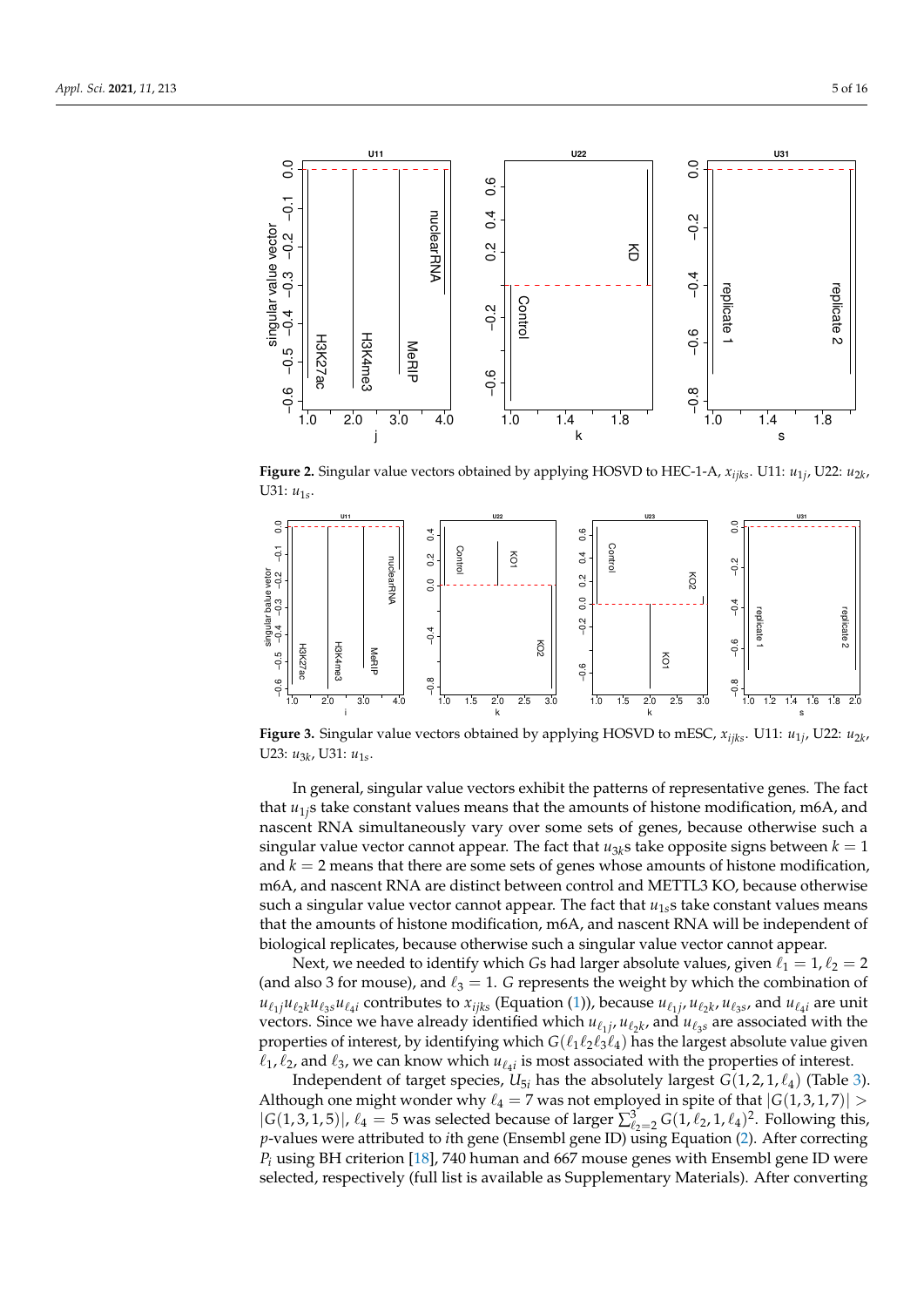Ensembl gene IDs into gene symbols using gene ID conversion tools implemented in DAVID [20], we investigated the intersection between these two sets of genes.

|          | Human                |              | Mouse             |
|----------|----------------------|--------------|-------------------|
| $\ell_4$ | $G(1, 2, 1, \ell_4)$ |              | $G(1,3,1,\ell_4)$ |
|          | $-3.8580489$         | 11.451996    | 0.3547811         |
| 2        | $-8.3420060$         | $-3.105822$  | 0.5361026         |
| 3        | 1.2758702            | $-1.979357$  | $-15.3679662$     |
| 4        | 0.4298687            | 21.579441    | 2.8415422         |
| 5        | $-72.7824354$        | $-82.092367$ | $-31.1421313$     |
| 6        | 10.1455134           | 1.676667     | 19.6058307        |
| 7        | $-10.1008315$        | $-7.248264$  | 66.0183422        |
| 8        | $-10.3176091$        | 5.825304     | 4.3903138         |
| 9        | $-1.4442934$         | 38.314394    | $-23.3314778$     |
| 10       | 0.3916004            | 6.841401     | 7.6772055         |

**Table 3.** *G*(1, 2, 1,  $\ell_4$ ) for human and mouse and *G*(1, 3, 1,  $\ell_4$ ) only for mice obtained by applying HOSVD to *xijks* of HAC-1-A (human) and mESC (mouse). Bold faced values were employed.

Figure 4 shows the Venn diagram between gene symbols selected using TD-based unsupervised FE. Fisher's exact test shows that the overlap is highly significant (Table 4).



**Figure 4.** Venn diagram of gene symbols selected using TD-based unsupervised FE for mice (mESC) and humans (HEC-1-A).

**Table 4.** Confusion matrix of gene symbols selected by TD-based unsupervised FE between HAC-1-A (human) and mESC (mouse). Odds ratio is 4.00,  $P = 1.91 \times 10^{-17}$ . Since only common gene symbols between mice and humans were considered to generate the confusion matrix, the total number of genes considered was less than the total numbers of mouse and human genes respectively.

|       |                          | Human               |                 |  |
|-------|--------------------------|---------------------|-----------------|--|
|       |                          | <b>Not Selected</b> | <b>Selected</b> |  |
| mouse | not selected<br>selected | 15704<br>499        | 496<br>63       |  |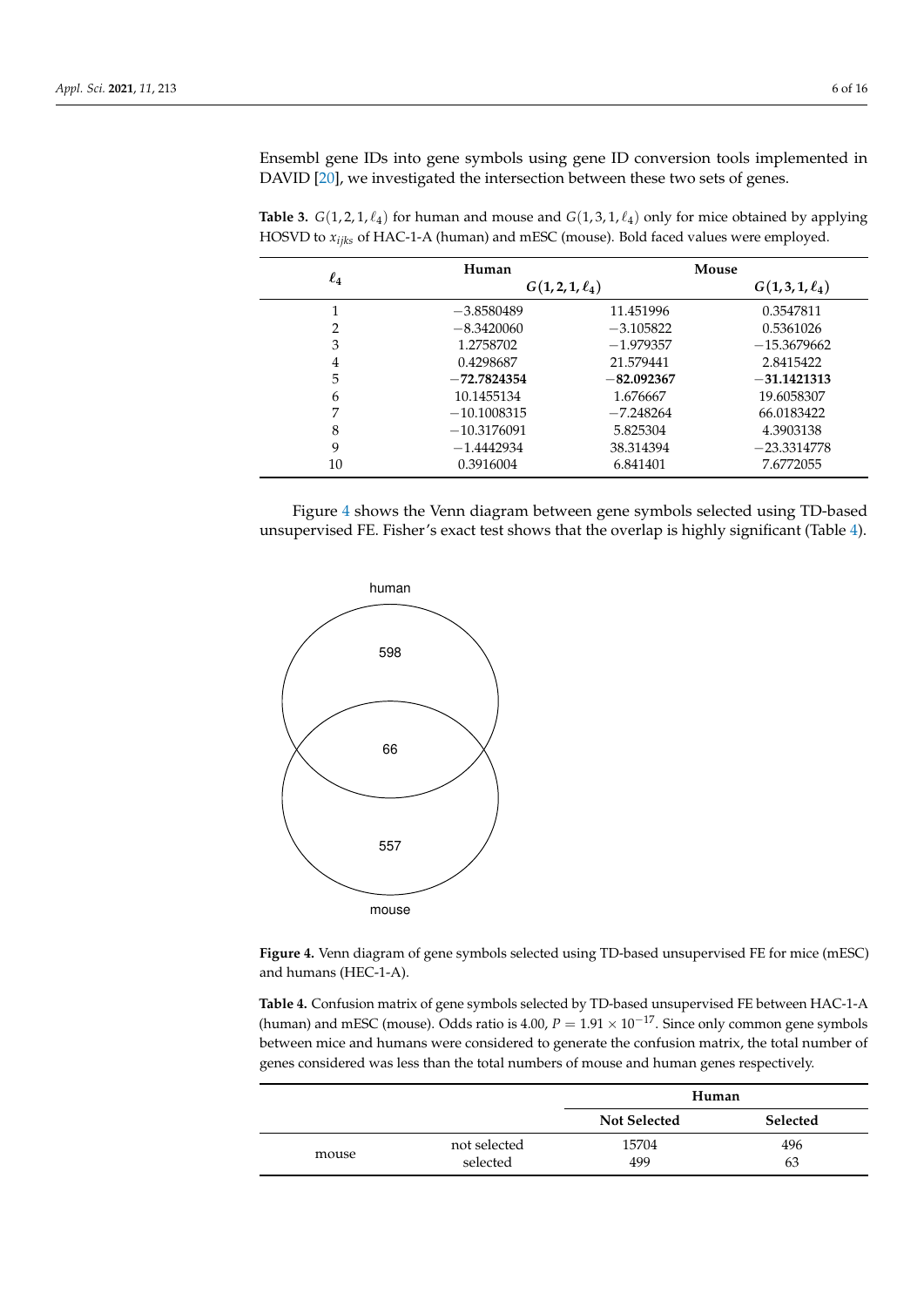This can be additional evidence that TD-based unsupervised FE is successful, since accidental significant overlaps between genes selected using two completely independent datasets are unlikely, although there is still some possibility that the coincidence between the two are not biological.

# *3.2. Transcription Factors Likely to Be Recruited by m6A*

In order to identify transcription factors (TFs) that are likely recruited by m6A, we referred to "ENCODE and ChEA Consensus TFs from ChIP-X" category in Enrichr (full list is available as Supplementary Materials). This category is the consensus list between two independent research projects, ENCODE [22] and ChEA [23], where TF binding to human genome was comprehensively investigated by ChIP-Seq experiments.

There were 27 TFs commonly selected (Figure 5 and Table 5), which also suggests the success of TD-based unsupervised FE, since it is unlikely that there are significant overlaps between TFs selected using two independent datasets. Some of these TFs are reported to be related to open chromatin. AR [24] is related to chromatin accessibility. E2F1 is also reported to be associated with regulating chromatin components [25]. ESR1 [26] mediates allele-specific chromatin recruitment. GATA2 [27] mediates looped chromatin organization. KLF4 is involved in the organization and regulation of enhancer networks [28]. MYC drives chromatin accessibility [29]. NANOG establishes chromatin accessibility [30]. PPAR*γ* binding induces open chromatin and histone acetylation (Figure 7 [31]). The interactomes of POU5F1 and SOX2 enhancers in human embryonic stem cells is observed [32]. SALL4 promotes glycolysis and chromatin remodeling [33]. STAT3 plays some roles in regulator of chromatin topology [34]. TP53 engages distinct local chromatin environments [35]. TP63 cooperates with CTCF to modulate chromatin architecture [36]. CHD1 regulates open chromatin [37]. RCOR1 is known as a chromatin regulator [38]. TAF1 has some relationship with histone acetyltransferases [39]. UBTF1 and UBTF2 bind to open chromatin structures [40]. YY1 was listed as one that promotes open chromatin and activates transcription [13]. ZBTB7A is a transducer for the control of promoter accessibility [41]. This also suggests that TD-based unsupervised FE identifies the potential TFs that regulate chromatin structure as expected.



**Figure 5.** Venn diagram of TFs in "ENCODE and ChEA Consensus TFs from ChIP-X" category, selected by uploading genes selected by TD-based unsupervised FE to Enrichr.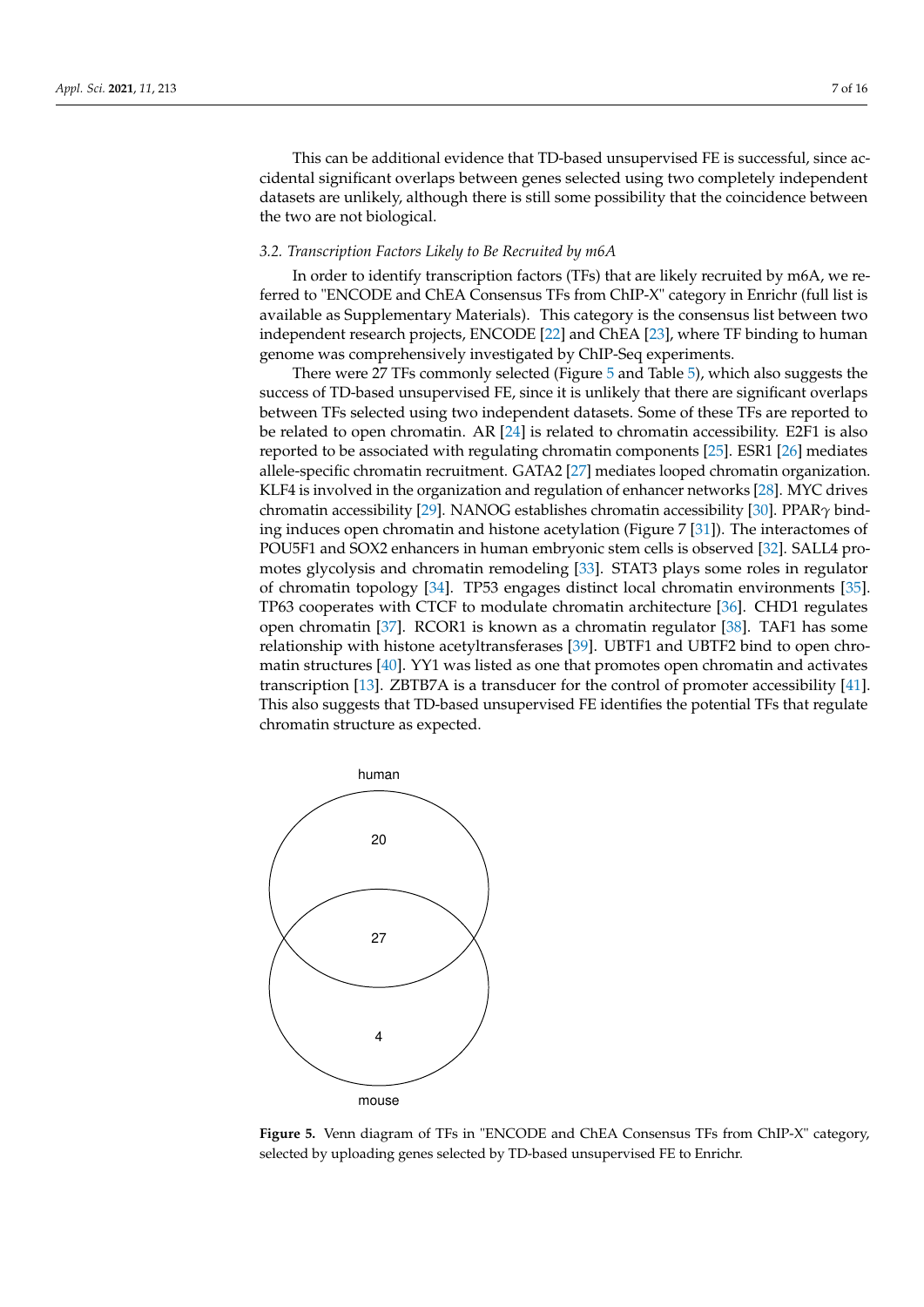| CHEA | AR E2F1 ESR1 GATA2 KLF4 MYC NANOG NFE2L2 PPARG POU5F1             |
|------|-------------------------------------------------------------------|
|      | SMAD4 SALLA SOX2 STAT3 TP53 TP63                                  |
|      | ENCODE CHD1 CTCF PBX3 RCOR1 RELA TAF1 TCF3 UBTF YY1 ZBTB7A ZNF384 |

**Table 5.** Twenty seven commonly selected TFs from Figure 5.

In addition to such literature as mentioned above, we also tried to identify interactions between TFs and enrichment analysis of TFs themselves.

Not only are they tightly interrelated, but also the four representative TFs, MYC, STAT3, SMAD4, and TP53, regulate most of these TFs. This strongly suggests that TDbased unsupervised FE successfully identified genes that are important parts of the regulatory network.

It is also interesting to see what kind of biological processes are controlled by the TF network shown in Figure 6. In order to see this, we uploaded 27 TFs to REACTOME [42] (Table 6).



**Figure 6.** The networks between 27 TFs are listed in Table 5 retrieved from TRRUST2 [43]. Full information is available as Supplementary Material.

First of all, there are many transcription regulation-related pathways that are enriched in candidate TFs that m6A recruits. Second, there are many descriptions that suggest the relationship with chromatin reorganizations (see Supplementary Materials). For example, TFs that belong to "Generic Transcription Pathway" are known to act as co-activator and corepressor complexes that affect histone modifications. TFs that belong to "Gene expression" are known to cause epigenetic changes that result in altered chromatin complexes that influence transcription. TFs that belong to "Estrogen-dependent gene expression" are known to establish active chromatin marks. Thus, from the points of functions also, these TFs are very suitable to be recruited by m6A.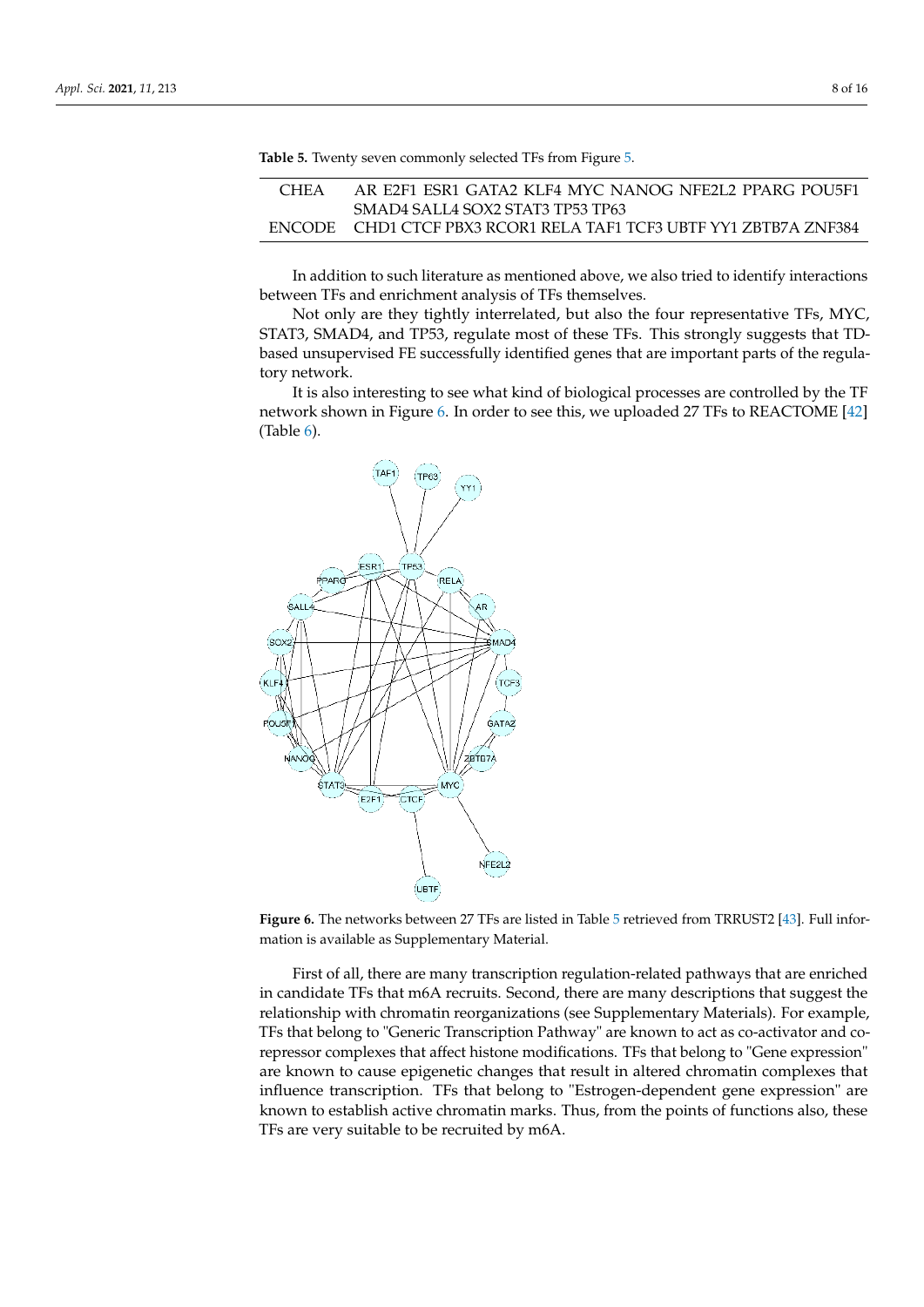| <b>Pathway Name</b>                                            | Found   | Ratio                 | $p$ -Value             | <b>FDR</b>             |
|----------------------------------------------------------------|---------|-----------------------|------------------------|------------------------|
| Transcriptional regulation of pluripotent stem cells           | 13/45   | $3.00 \times 10^{-3}$ | $1.11 \times 10^{-16}$ | $3.76 \times 10^{-14}$ |
| Developmental Biology                                          | 23/1241 | $8.50 \times 10^{-2}$ | $2.35 \times 10^{-12}$ | $3.97 \times 10^{-10}$ |
| Generic Transcription Pathway                                  | 24/1554 | $1.06 \times 10^{-1}$ | $2.99 \times 10^{-11}$ | $3.38 \times 10^{-9}$  |
| POU5F1 (OCT4), SOX2, NANOG activate genes related to pro-      | 6/21    | $1.00 \times 10^{-3}$ | $1.29 \times 10^{-10}$ | $1.01 \times 10^{-8}$  |
| liferation                                                     |         |                       |                        |                        |
| Gene expression (Transcription)                                | 25/1851 | $1.26 \times 10^{-1}$ | $1.67 \times 10^{-10}$ | $1.01 \times 10^{-8}$  |
| RNA Polymerase II Transcription                                | 24/1693 | $1.15 \times 10^{-1}$ | $1.80 \times 10^{-10}$ | $1.01 \times 10^{-8}$  |
| Interleukin-4 and Interleukin-13 signaling                     | 9/211   | $1.40 \times 10^{-2}$ | $3.87 \times 10^{-8}$  | $1.86\times10^{-6}$    |
| ESR-mediated signaling                                         | 9/256   | $1.70 \times 10^{-2}$ | $1.97 \times 10^{-7}$  | $8.26 \times 10^{-6}$  |
| Estrogen-dependent gene expression                             | 7/154   | $1.00 \times 10^{-2}$ | $9.44 \times 10^{-7}$  | $3.49 \times 10^{-5}$  |
| Transcriptional regulation of granulopoiesis                   | 5/71    | $5.00 \times 10^{-3}$ | $4.69 \times 10^{-6}$  | $1.33\times10^{-4}$    |
| <b>Signaling by Nuclear Receptors</b>                          | 9/385   | $2.60 \times 10^{-2}$ | $5.57\times10^{-6}$    | $1.33 \times 10^{-4}$  |
| POU5F1 (OCT4), SOX2, NANOG repress genes related to dif-       | 3/10    | $6.82 \times 10^{-4}$ | $6.06 \times 10^{-6}$  | $1.33 \times 10^{-4}$  |
| ferentiation                                                   |         |                       |                        |                        |
| Binding of TCF/LEF:CTNNB1 to target gene promoters             | 3/10    | $6.82 \times 10^{-4}$ | $6.06 \times 10^{-6}$  | $1.33 \times 10^{-4}$  |
| Activation of PUMA and translocation to mitochondria           | 3/10    | $6.82 \times 10^{-4}$ | $6.06\times10^{-6}$    | $1.33 \times 10^{-4}$  |
| RUNX3 regulates WNT signaling                                  | 3/10    | $6.82\times10^{-4}$   | $6.06 \times 10^{-6}$  | $1.33 \times 10^{-4}$  |
| Repression of WNT target genes                                 | 3/16    | $1.00 \times 10^{-3}$ | $2.45 \times 10^{-5}$  | $5.14 \times 10^{-4}$  |
| Transcriptional regulation by the AP-2 (TFAP2) family of tran- | 4/52    | $4.00 \times 10^{-3}$ | $3.19 \times 10^{-5}$  | $6.06 \times 10^{-4}$  |
| scription factors                                              |         |                       |                        |                        |
| TP53 Regulates Transcription of Genes Involved in G1 Cell      | 3/20    | $1.00 \times 10^{-3}$ | $4.73 \times 10^{-5}$  | $8.44 \times 10^{-4}$  |
| <b>Cycle Arrest</b>                                            |         |                       |                        |                        |
| Signaling by Interleukins                                      | 10/639  | $4.40 \times 10^{-2}$ | $5.07 \times 10^{-5}$  | $8.44\times10^{-4}$    |
| Transcriptional regulation by RUNX3                            | 5/118   | $8.00 \times 10^{-3}$ | $5.27 \times 10^{-5}$  | $8.44\times10^{-4}$    |
| TFAP2 (AP-2) family regulates transcription of growth factors  | 3/21    | $1.00 \times 10^{-3}$ | $5.46 \times 10^{-5}$  | $8.74 \times 10^{-4}$  |
| and their receptors                                            |         |                       |                        |                        |
| Intrinsic Pathway for Apoptosis                                | 4/61    | $4.00 \times 10^{-3}$ | $5.90 \times 10^{-5}$  | $8.86 \times 10^{-4}$  |

| <b>Table 6.</b> REACTOME enrichment analysis for 27 TFs in Table 5. |  |
|---------------------------------------------------------------------|--|
|---------------------------------------------------------------------|--|

#### *3.3. Biological Processes*

Genes identified by TD-based unsupervised FE seem to successfully identify TFs recruited by m6A. It is more interesting to know the kind of biological processes that are mediated by those identified genes. For that, we investigated the "KEGG 2019 Human" category in Enrichr (full list is available in Supplementary Materials). This category is a list of genes included in the pathways that Kyoto Encyclopedia of Genes and Genomes (KEGG) [44] provided. KEGG is a collection of pathways that are experimentally validated. Based upon the biological considerations, various pathways are identified, along with genes and compounds that take part in individual pathways.

There are six KEGG pathways commonly selected (Figure 7 and Table 7), which also suggest the success of TD-based unsupervised FE, since it is unlikely that there are significant overlaps between pathways selected using two independent datasets.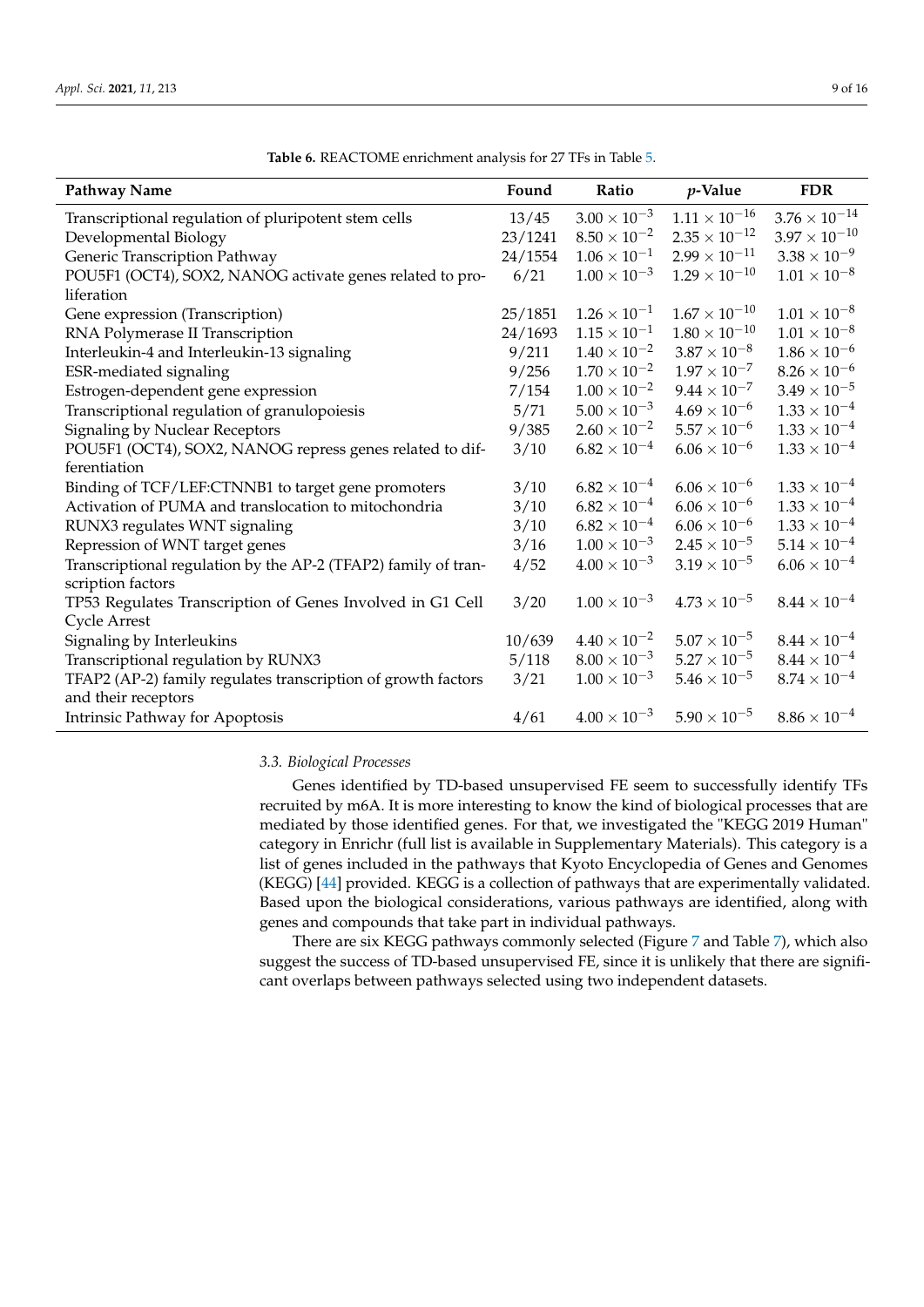

**Figure 7.** Venn diagram of KEGG pathways in "KEGG 2019 Human" category, selected by uploading genes selected by TD-based unsupervised FE to Enrichr.

**Table 7.** Six commonly selected KEGG pathways from Figure 7.

"Regulation of actin cytoskeleton"; "Adherens junction"; "Focal adhesion"; "Rap1 signaling pathway"; "Ras signaling pathway"; "Proteoglycans in cancer"

There are many known studies that relate these pathways to m6A. A handful of genes were associated with the formation of the adherens junction and the actin cytoskeleton in cancer cells were undergoing epithelial-mesenchymal transition [45]. According to the number of open reading frames and m6A, Chen et al. identified 224 circRNAs with coding potential, and performed GO and KEGG analyses based on the linear counterparts of 75 circRNAs. They determined that the 75 circRNAs were related to regulating the actin cytoskeleton and metabolic pathways [46]. Ras signaling pathway [47] and Rap1 signaling pathway [48] are related to actin cytoskeleton. Thus, TD-based unsupervised FE identified genes enriched in KEGG pathways known to be related to m6A.

We also investigated "Reactome 2016." Reactome [42] is yet another pathways database. Although it is very similar to KEGG, it has its own definitions of paythways.

There were six Reactome pathways commonly selected (Figure 8 and Table 8), which also suggested the success of TD-based unsupervised FE, since the possibility of significant overlaps between pathways selected using two independent datasets is highly unlikely. m6A was widely investigated to consider relationship with brain function [49–52]; these pathways are generally known to be related to brain functions. The relationship between axon guidance and brain function is obvious. Developmental biology is related to this pathway as well, while SMADs is related to cell development [53]. Rho GTPases play some roles in neuronal morphogenesis [54]. Nephrin is expressed in adult rodent central nervous system [55]. The L1CAM family has been implicated in processes integral to nervous system development (R-HSA-373760). Thus, the detection of these pathways might help us understand the function of m6A in brain functions.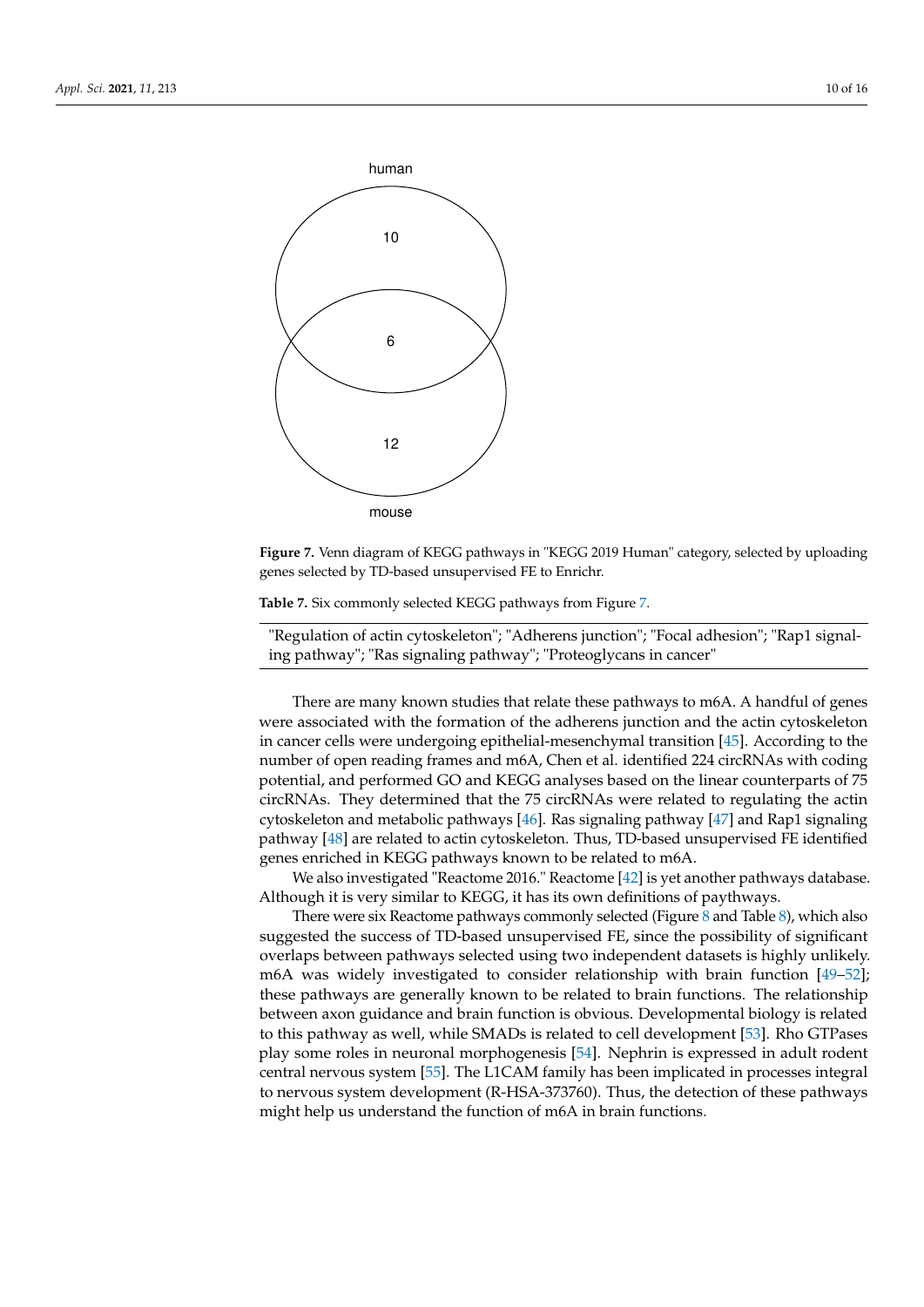

**Figure 8.** Venn diagram of REACTOME pathways in "Reactome 2016" category, selected by uploading genes selected by TD-based unsupervised FE to Enrichr.

**Table 8.** Six commonly selected KEGG pathways from Figure 8.

"Developmental Biology Homo sapiens R-HSA-1266738"; "Axon guidance Homo sapiens R-HSA-422475"; "Downregulation of SMAD2/3:SMAD4 transcriptional activity Homo sapiens R-HSA-2173795"; "L1CAM interactions Homo sapiens R-HSA-373760"; "Nephrin interactions Homo sapiens R-HSA-373753"; "Signaling by Rho GTPases Homo sapiens R-HSA-194315"

In order to confirm whether genes selected by TD-based unsupervised FE are related to the brain, we investigated "ARCHS4 Tissues". ARCHS4 is a massive mine of publicly available RNA-seq data from humans and mice [56]. This category detects enhancements of tissue-related genes from ARCHS4.

There were four tissues commonly selected (Figure 9 and Table 9). Two out of four tissues, NEURONAL EPITHELIUM and ASTROCYTE were related to brains. Thus, TDbased unsupervised FE could identify brain functions mediated by m6A.



Figure 9. Venn diagram of tissues in "ARCHS4 Tissues" category, selected by uploading genes selected by TD-based unsupervised FE to Enrichr.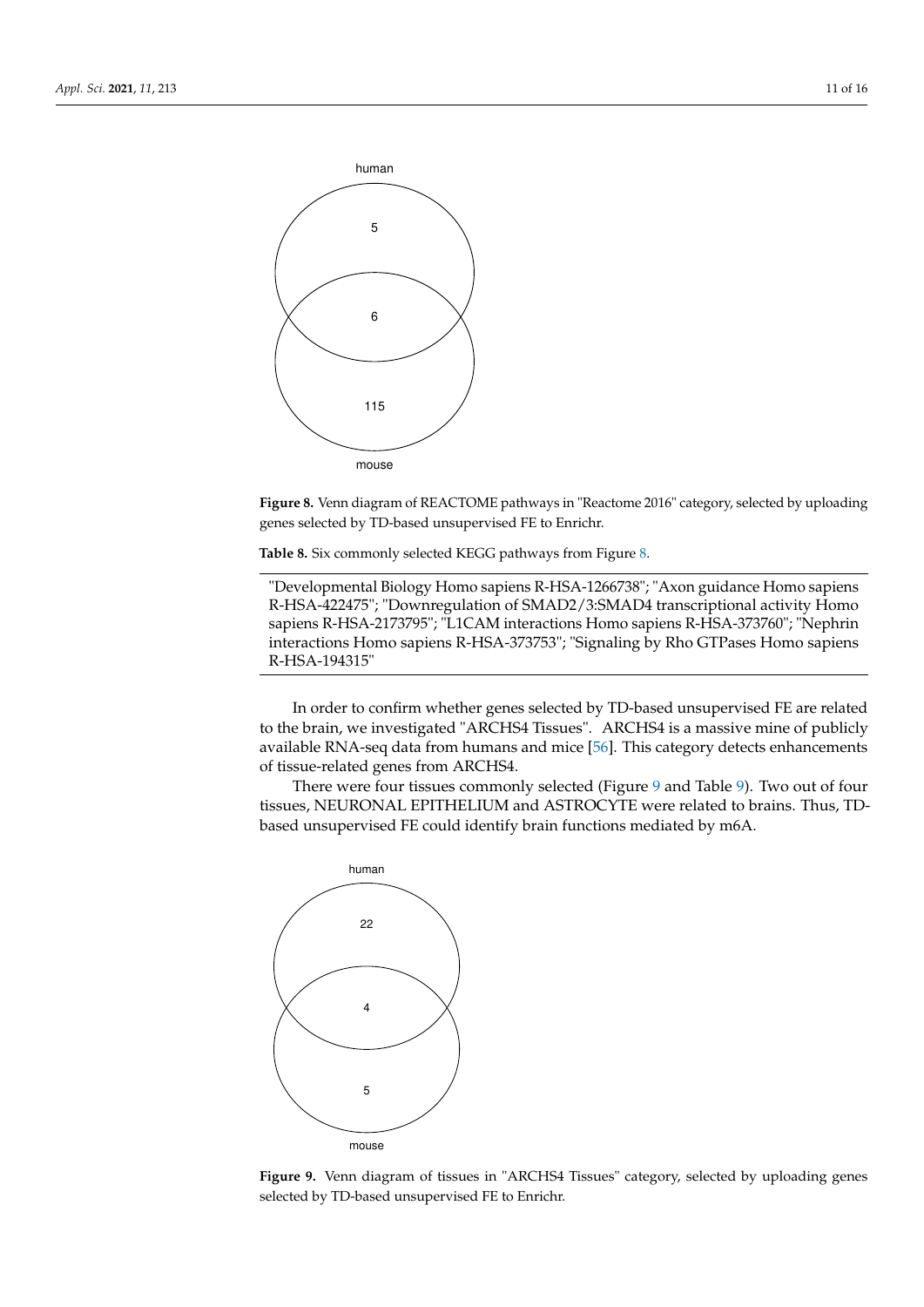**Table 9.** Four commonly selected tissues from Figure 9.

# "NEURONAL EPITHELIUM"; "PLACENTA (BULK)"; "ASTROCYTE"; "FIBROBLAST"

#### *3.4. Diseases Mediated by m6A*

It would be interesting for us to see whether some diseases are mediated by m6A. Therefore, we investigated "Disease Perturbations from GEO down" and "Disease Perturbations from GEO up". This category comprehensively collected up/down regulated genes in individual experiments included in GEO [19].

There were ten and four diseases commonly selected (Figure 10 and Table 10), which also suggests the success of TD-based unsupervised FE, since it is unlikely that there could be significant overlaps between diseases selected using two independent datasets. There were some studies that were coincident with these diseases; m6A was reported to be related to inflammatory bowel disease, which is a common chronic inflammatory gastrointestinal disorder whose major subtypes are Crohn's disease and ulcerative colitis [57]. m6A mediates pancreatic cancer [58,59]. m6A modifications of hepatitis B and C viral RNAs were reported to attenuate innate host immunity via RIG-I signaling [60]. Comprehensive analysis of m6A regulators was shown to possess prognostic value in prostate cancer [61]. m6A regulators were shown to contribute to malignant progression and survival prediction in chronic lymphocytic leukemia [62]. Thus, TD-based unsupervised FE successfully identified the diseases related to m6A.



**Figure 10.** Venn diagram of diseases in "Disease Perturbations from GEO down" (**left**) and "Disease Perturbations from GEO up" (**right**) categories, selected by uploading genes selected by TD-based unsupervised FE to Enrichr.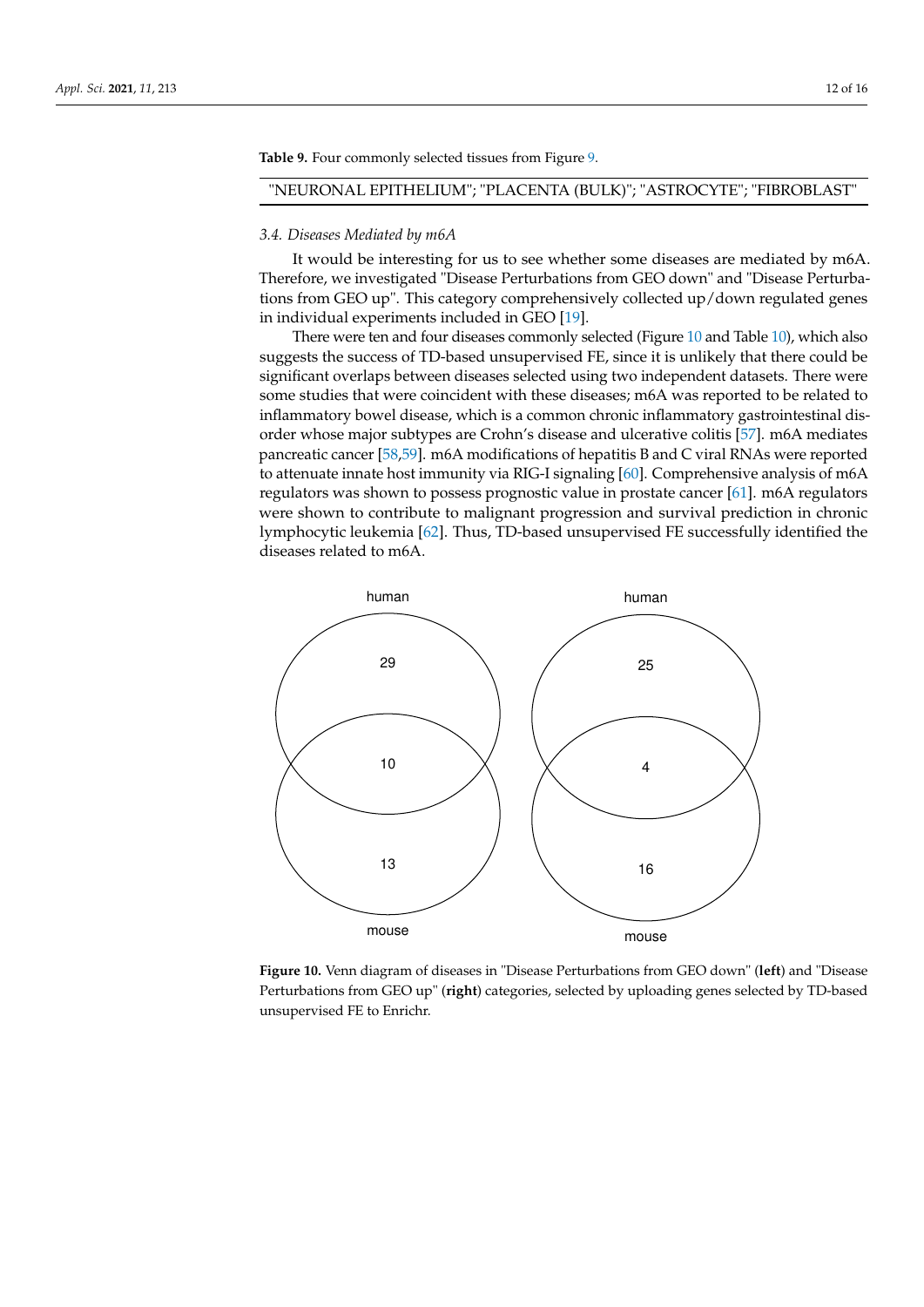**Table 10.** Ten and four commonly selected diseases from Figure 10.

Disease Perturbations from GEO down

"Crohn's disease DOID-8778 human GSE6731 sample 757"; "Ulcerative Colitis C0009324 human GSE6731 sample 249"; "Ulcerative colitis DOID-8577 human GSE6731 sample 759"; "Ulcerative colitis DOID-8577 human GSE6731 sample 760"; "Hepatitis C DOID-1883 human GSE20948 sample 599"; "Diabetic Nephropathy C0011881 human GSE1009 sample 223"; "Cardiac Hypertrophy C1383860 rat GSE1055 sample 354"; "Prostate cancer DOID-10283 human GSE3868 sample 639"; "Hepatitis C DOID-1883 human GSE20948 sample 597"; "Cancer of prostate C0376358 human GSE3868 sample 135"

Disease Perturbations from GEO up

"Pancreatitis DOID-4989 mouse GSE3644 sample 513 Asthma"; "Allergic C0155877 human GSE3004 sample 360"; "Acute pancreatitis C0001339 mouse GSE3644 sample 376"; "Chronic lymphocytic leukemia DOID-1040 human GSE6691 sample 786"

### **4. Discussion**

First of all, we identified genes, TFs, pathways, and diseases common between analyses using the mouse and human samples. Since they are independent datasets, it is very unlikely that these coincidences were accidental. Although genes commonly selected between human and mouse are as little as ten percent (Figure 4), identified TFs, pathways, and diseases were largely overlapped for humans and mice (Figures 5, 7, 8, and 10). Since so many overlaps cannot be obtained accidentally, these results strongly support the reliability of our findings.

In addition to this, the identified genes, TFs, pathways, and diseases are largely associated with previous studies that support these findings. TFs were reported to contribute to chromatin structures, pathways identified were previously reported to be related to m6A, and some studies have reported the relationships between diseases and m6A. This suggests that TD-based unsupervised FE has a superior ability to identify biologically valid relationships to m6A, using very small sized datasets composed of only two biological replicates. The results derived here might help us understand how m6A regulates transcriptions.

One might wonder why only 27 TFs are detected, and about other TFs. It is obvious that m6A does regulate transcription not only through TFs but also through many other factors which have not yet been known. At the moment, we do not know how to figure out other factors through which m6A regulates transcription. It will be an important issue to be addressed in the future.

#### **5. Conclusions**

In this paper, using TD-based unsupervised FE, we successfully identified key genes that could allow us to identify key TFs, pathways, and diseases mediated by m6A.

**Supplementary Materials:** The following are available online at https://www.mdpi.com/2076-34 17/11/1/213/s1, full list of selected genes, full list of enrichment analyses by Enrichr, enrichment analysis by REACTOME, and details of the results by TRRUST2.

**Author Contributions:** Conceptualization, Y.-h.T. and M.M.G.; methodology, Y.-h.T.; software, Y.-h.T.; validation, Y.-h.T., M.M.G., and S.A.P.D.; formal analysis, Y.-h.T.; investigation, Y.-h.T.; writing original draft preparation, Y.-h.T.; writing—review and editing, Y.-h.T., M.M.G., and S.A.P.D.; visualization, Y.-h.T.; supervision, Y.-h.T.; project administration, Y.-h.T.; funding acquisition, Y.-h.T. All authors have read and agreed to the published version of the manuscript.

**Funding:** This research was funded by the Grants-in-Aid for Scientific Research (KAKENHI), 20H04848, 20K12067, 19H05270.

**Institutional Review Board Statement:** Not applicable.

**Informed Consent Statement:** Not applicable.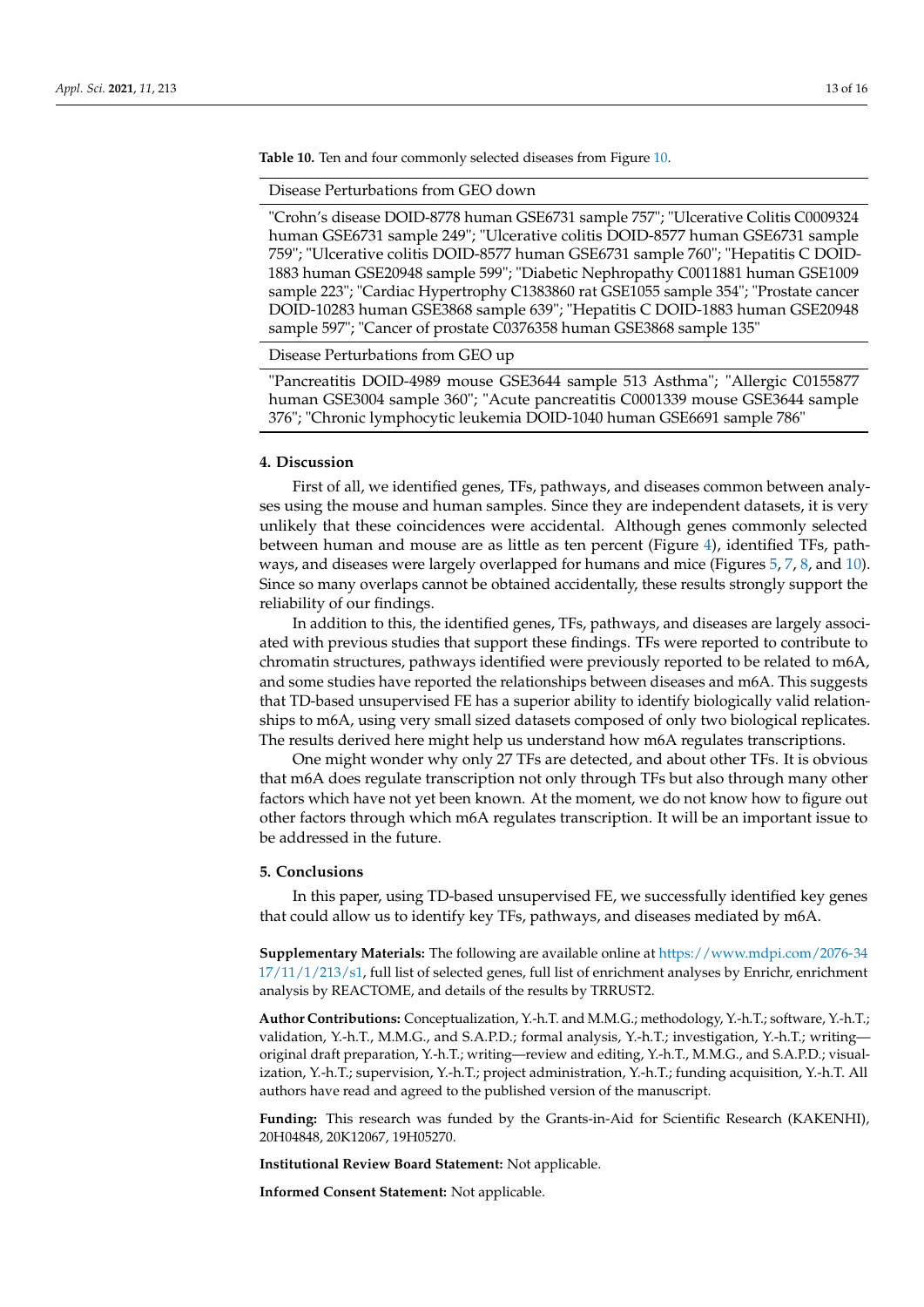**Data Availability Statement:** All data used in this study is publically available in GEO as stated in Materials and Methods.

**Conflicts of Interest:** The authors declare no conflict of interest. The funders had no role (1) in the design of the study, (2) in the collection, analyses, or interpretation of data, (3) in the writing of the manuscript, or (4) in the decision to publish the results.

# **Abbreviations**

The following abbreviations are used in this manuscript:

| TD    | tensor decomposition                      |
|-------|-------------------------------------------|
| TF    | transcription factor                      |
| FE    | feature extraction                        |
| HOSVD | higher order singular value decomposition |
| mESC  | mouse embryonic stem cell                 |
|       |                                           |

#### **References**

- 1. Martin, J. Epitranscriptomics: Mapping methods and beyond. *BioTechniques* **2018**, *65*, 121–124. [CrossRef] [PubMed]
- 2. Nishikura, K. A-to-I editing of coding and non-coding RNAs by ADARs. *Nat. Rev. Mol. Cell Biol.* **2015**, *17*, 83–96. [CrossRef] [PubMed]
- 3. Vu, L.T.; Tsukahara, T. C-to-U editing and site-directed RNA editing for the correction of genetic mutations. *BioSci. Trends* **2017**, *11*, 243–253. [CrossRef] [PubMed]
- 4. Bokar, J.A.; Shambaugh, M.E.; Polayes, D.; Matera, A.G.; Rottman, F.M. Purification and cDNA cloning of the AdoMetbinding subunit of the human mRNA (N6-adenosine)-methyltransferase. *RNA* **1997**, *3*, 1233–1247. Available online: https: //rnajournal.cshlp.org/content/3/11/1233 (accessed on 27 December 2020).
- 5. Liu, J.; Yue, Y.; Han, D.; Wang, X.; Fu, Y.; Zhang, L.; Jia, G.; Yu, M.; Lu, Z.; Deng, X.; et al. A METTL3–METTL14 complex mediates mammalian nuclear RNA N6-adenosine methylation. *Nat. Chem. Biol.* **2013**, *10*, 93–95. [CrossRef] [PubMed]
- 6. Fazi, F.; Fatica, A. Interplay Between N6-Methyladenosine (m6A) and Non-coding RNAs in Cell Development and Cancer. *Front. Cell Dev. Biol.* **2019**, *7*, 116. [CrossRef]
- 7. An, S.; Zhang, J.; Wang, Y.; Zhang, Y.; Liu, Q. The Roles of N6-Methyladenosine in Human Diseases. *Biochem. Insights* **2019**, *12*. [CrossRef]
- 8. Huang, H.; Camats-Perna, J.; Medeiros, R.; Anggono, V.; Widagdo, J. Altered Expression of the m6A Methyltransferase METTL3 in Alzheimer's Disease. *Eneuro* **2020**. [CrossRef]
- 9. Qin, L.; Min, S.; Shu, L.; Pan, H.; Zhong, J.; Guo, J.; Sun, Q.; Yan, X.; Chen, C.; Tang, B.; et al. Genetic analysis of N6-methyladenosine modification genes in Parkinson's disease. *Neurobiol. Aging* **2020**, *93*, 143.e9–143.e13. [CrossRef]
- 10. He, L.; Li, H.; Wu, A.; Peng, Y.; Shu, G.; Yin, G. Functions of N6-methyladenosine and its role in cancer. *Mol. Cancer* **2019**, *18*. [CrossRef]
- 11. Winkler, R.; Gillis, E.; Lasman, L.; Safra, M.; Geula, S.; Soyris, C.; Nachshon, A.; Tai-Schmiedel, J.; Friedman, N.; Le-Trilling, V.T.K.; et al. m6A modification controls the innate immune response to infection by targeting type I interferons. *Nat. Immunol.* **2018**, *20*, 173–182. [CrossRef]
- 12. Huang, H.; Weng, H.; Zhou, K.; Wu, T.; Zhao, B.S.; Sun, M.; Chen, Z.; Deng, X.; Xiao, G.; Auer, F.; et al. Histone H3 trimethylation at lysine 36 guides m6A RNA modification co-transcriptionally. *Nature* **2019**, *567*, 414–419. [CrossRef] [PubMed]
- Liu, J.; Dou, X.; Chen, C.; Chen, C.; Liu, C.; Xu, M.M.; Zhao, S.; Shen, B.; Gao, Y.; Han, D.; et al. N6-methyladenosine of chromosome-associated regulatory RNA regulates chromatin state and transcription. *Science* **2020**, *367*, 580–586. [CrossRef] [PubMed]
- 14. Chen, Y.G.; Chen, R.; Ahmad, S.; Verma, R.; Kasturi, S.P.; Amaya, L.; Broughton, J.P.; Kim, J.; Cadena, C.; Pulendran, B.; et al. N6-Methyladenosine Modification Controls Circular RNA Immunity. *Mol. Cell* **2019**, *76*, 96–109.e9. [CrossRef] [PubMed]
- 15. Akhtar, J.; Renaud, Y.; Albrecht, S.; Ghavi-Helm, Y.; Roignant, J.Y.; Silies, M.; Junion, G. m6A RNA methylation regulates promoter proximal pausing of RNA Polymerase II. *bioRxiv* **2020**. [CrossRef]
- 16. Zhou, K.I.; Shi, H.; Lyu, R.; Wylder, A.C.; Matuszek, Z.; Pan, J.N.; He, C.; Parisien, M.; Pan, T. Regulation of Co-transcriptional ˙ Pre-mRNA Splicing by m6A through the Low-Complexity Protein hnRNPG. *Mol. Cell* **2019**, *76*, 70–81.e9. [CrossRef]
- 17. Yang, X.; Liu, Q.L.; Xu, W.; Zhang, Y.C.; Yang, Y.; Ju, L.F.; Chen, J.; Chen, Y.S.; Li, K.; Ren, J.; et al. m6A promotes R-loop formation to facilitate transcription termination. *Cell Res.* **2019**, *29*, 1035–1038. [CrossRef]
- 18. Taguchi, Y.H. *Unsupervised Feature Extraction Applied to Bioinformatics*; Springer International Publishing: Berlin/Heidelberg, Germany, 2020, doi:10.1007/978-3-030-22456-1. [CrossRef]
- 19. Barrett, T.; Wilhite, S.E.; Ledoux, P.; Evangelista, C.; Kim, I.F.; Tomashevsky, M.; Marshall, K.A.; Phillippy, K.H.; Sherman, P.M.; Holko, M.; et al. NCBI GEO: Archive for functional genomics data sets-update. *Nucleic Acids Res.* **2012**, *41*, D991–D995. [CrossRef]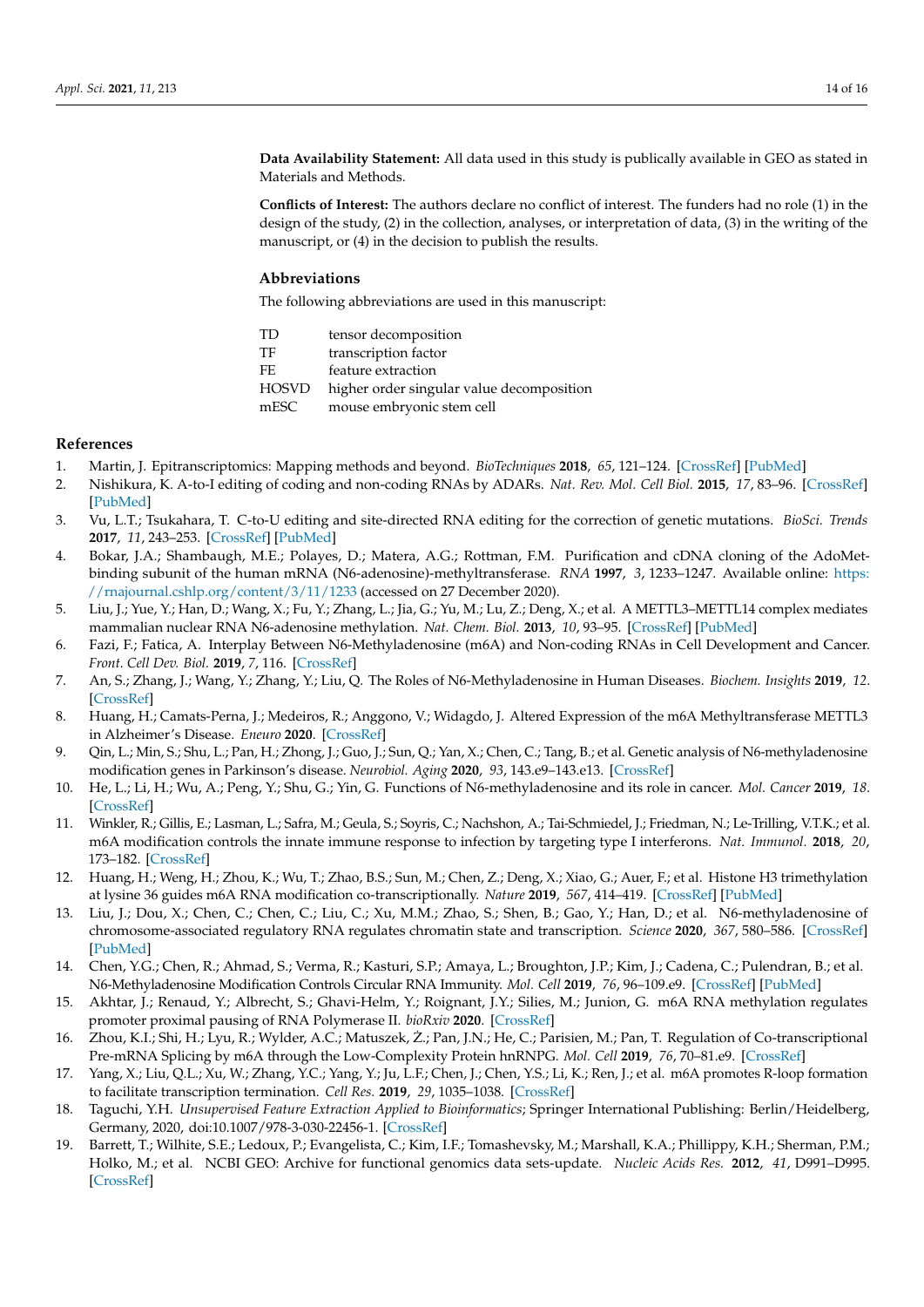- 20. Huang, D.W.; Sherman, B.T.; Lempicki, R.A. Systematic and integrative analysis of large gene lists using DAVID bioinformatics resources. *Nat. Protoc.* **2008**, *4*, 44–57. [CrossRef]
- 21. Kuleshov, M.V.; Jones, M.R.; Rouillard, A.D.; Fernandez, N.F.; Duan, Q.; Wang, Z.; Koplev, S.; Jenkins, S.L.; Jagodnik, K.M.; Lachmann, A.; et al. Enrichr: A comprehensive gene set enrichment analysis web server 2016 update. *Nucleic Acids Res.* **2016**, *44*, W90–W97. [CrossRef]
- 22. An integrated encyclopedia of DNA elements in the human genome. *Nature* **2012**, *489*, 57–74. [CrossRef]
- 23. Lachmann, A.; Xu, H.; Krishnan, J.; Berger, S.I.; Mazloom, A.R.; Ma'ayan, A. ChEA: Transcription factor regulation inferred from integrating genome-wide ChIP-X experiments. *Bioinformatics* **2010**, *26*, 2438–2444. [CrossRef] [PubMed]
- 24. Tewari, A.K.; Yardimci, G.; Shibata, Y.; Sheffield, N.C.; Song, L.; Taylor, B.S.; Georgiev, S.G.; Coetzee, G.A.; Ohler, U.; Furey, T.S.; et al. Chromatin accessibility reveals insights into androgen receptor activation and transcriptional specificity. *Genome Biol.* **2012**, *13*, R88. [CrossRef] [PubMed]
- 25. Magri, L.; Swiss, V.A.; Jablonska, B.; Lei, L.; Pedre, X.; Walsh, M.; Zhang, W.; Gallo, V.; Canoll, P.; Casaccia, P. E2F1 Coregulates Cell Cycle Genes and Chromatin Components during the Transition of Oligodendrocyte Progenitors from Proliferation to Differentiation. *J. Neurosci.* **2014**, *34*, 1481–1493. [CrossRef] [PubMed]
- 26. Jeselsohn, R.; Bergholz, J.S.; Pun, M.; Cornwell, M.; Liu, W.; Nardone, A.; Xiao, T.; Li, W.; Qiu, X.; Buchwalter, G.; et al. Allele-Specific Chromatin Recruitment and Therapeutic Vulnerabilities of ESR1 Activating Mutations. *Cancer Cell* **2018**, *33*, 173–186.e5. [CrossRef] [PubMed]
- 27. Jing, H.; Vakoc, C.R.; Ying, L.; Mandat, S.; Wang, H.; Zheng, X.; Blobel, G.A. Exchange of GATA Factors Mediates Transitions in Looped Chromatin Organization at a Developmentally Regulated Gene Locus. *Mol. Cell* **2008**, *29*, 232–242. [CrossRef] [PubMed]
- 28. Giammartino, D.C.D.; Kloetgen, A.; Polyzos, A.; Liu, Y.; Kim, D.; Murphy, D.; Abuhashem, A.; Cavaliere, P.; Aronson, B.; Shah, V.; et al. KLF4 is involved in the organization and regulation of pluripotency-associated three-dimensional enhancer networks. *Nat. Cell Biol.* **2019**, *21*, 1179–1190. [CrossRef] [PubMed]
- 29. Nepon-Sixt, B.S.; Bryant, V.L.; Alexandrow, M.G. Myc-driven chromatin accessibility regulates Cdc45 assembly into CMG helicases. *Commun. Biol.* **2019**, *2*. [CrossRef]
- 30. Pálfy, M.; Schulze, G.; Valen, E.; Vastenhouw, N.L. Chromatin accessibility established by Pou5f3, Sox19b and Nanog primes genes for activity during zebrafish genome activation. *PLoS Genet.* **2020**, *16*, 1–25. [CrossRef]
- 31. Lefterova, M.I.; Steger, D.J.; Zhuo, D.; Qatanani, M.; Mullican, S.E.; Tuteja, G.; Manduchi, E.; Grant, G.R.; Lazar, M.A. Cell-Specific Determinants of Peroxisome Proliferator-Activated Receptor Function in Adipocytes and Macrophages. *Mol. Cell. Biol.* **2010**, *30*, 2078–2089. [CrossRef]
- 32. Gao, F.; Wei, Z.; An, W.; Wang, K.; Lu, W. The interactomes of POU5F1 and SOX2 enhancers in human embryonic stem cells. *Sci. Rep.* **2013**, *3*. [CrossRef]
- 33. Kim, J.; Xu, S.; Xiong, L.; Yu, L.; Fu, X.; Xu, Y. SALL4 promotes glycolysis and chromatin remodeling via modulating HP1*α*-Glut1 pathway. *Oncogene* **2017**, *36*, 6472–6479. [CrossRef] [PubMed]
- 34. Zhao, Y.; Zeng, C.; Tarasova, N.I.; Chasovskikh, S.; Dritschilo, A.; Timofeeva, O.A. A new role for STAT3 as a regulator of chromatin topology. *Transcription* **2013**, *4*, 227–231. [CrossRef] [PubMed]
- 35. Sammons, M.A.; Zhu, J.; Drake, A.M.; Berger, S.L. TP53 engagement with the genome occurs in distinct local chromatin environments via pioneer factor activity. *Genome Res.* **2014**, *25*, 179–188. [CrossRef] [PubMed]
- 36. Qu, J.; Yi, G.; Zhou, H. p63 cooperates with CTCF to modulate chromatin architecture in skin keratinocytes. *Epigenet. Chromatin* **2019**, *12*. [CrossRef] [PubMed]
- 37. Gaspar-Maia, A.; Alajem, A.; Polesso, F.; Sridharan, R.; Mason, M.J.; Heidersbach, A.; Ramalho-Santos, J.; McManus, M.T.; Plath, K.; Meshorer, E.; et al. Chd1 regulates open chromatin and pluripotency of embryonic stem cells. *Nature* **2009**, *460*, 863–868. [CrossRef] [PubMed]
- 38. Boxer, L.D.; Barajas, B.; Tao, S.; Zhang, J.; Khavari, P.A. ZNF750 interacts with KLF4 and RCOR1, KDM1A, and CTBP1/2 chromatin regulators to repress epidermal progenitor genes and induce differentiation genes. *Genes Dev.* **2014**, *28*, 2013–2026. [CrossRef]
- 39. Durant, M.; Pugh, B.F. Genome-Wide Relationships between TAF1 and Histone Acetyltransferases in Saccharomyces cerevisiae. *Mol. Cell. Biol.* **2006**, *26*, 2791–2802. [CrossRef]
- 40. Sanij, E.; Diesch, J.; Lesmana, A.; Poortinga, G.; Hein, N.; Lidgerwood, G.; Cameron, D.P.; Ellul, J.; Goodall, G.J.; Wong, L.H.; et al. A novel role for the Pol I transcription factor UBTF in maintaining genome stability through the regulation of highly transcribed Pol II genes. *Genome Res.* **2015**, *25*, 201–212. [CrossRef]
- 41. Ramos Pittol, J.M.; Oruba, A.; Mittler, G.; Saccani, S.; van Essen, D. Zbtb7a is a transducer for the control of promoter accessibility by NF-kappa B and multiple other transcription factors. *PLoS Biol.* **2018**, *16*, 1–33. [CrossRef]
- 42. Jassal, B.; Matthews, L.; Viteri, G.; Gong, C.; Lorente, P.; Fabregat, A.; Sidiropoulos, K.; Cook, J.; Gillespie, M.; Haw, R.; et al. The reactome pathway knowledgebase. *Nucleic Acids Res.* **2019**, *48*, D498–D503. [CrossRef]
- 43. Han, H.; Cho, J.W.; Lee, S.; Yun, A.; Kim, H.; Bae, D.; Yang, S.; Kim, C.Y.; Lee, M.; Kim, E.; et al. TRRUST v2: An expanded reference database of human and mouse transcriptional regulatory interactions. *Nucleic Acids Res.* **2017**, *46*, D380–D386. [CrossRef] [PubMed]
- 44. Kanehisa, M.; Furumichi, M.; Sato, Y.; Ishiguro-Watanabe, M.; Tanabe, M. KEGG: Integrating viruses and cellular organisms. *Nucleic Acids Res.* **2020**, gkaa970. [CrossRef] [PubMed]